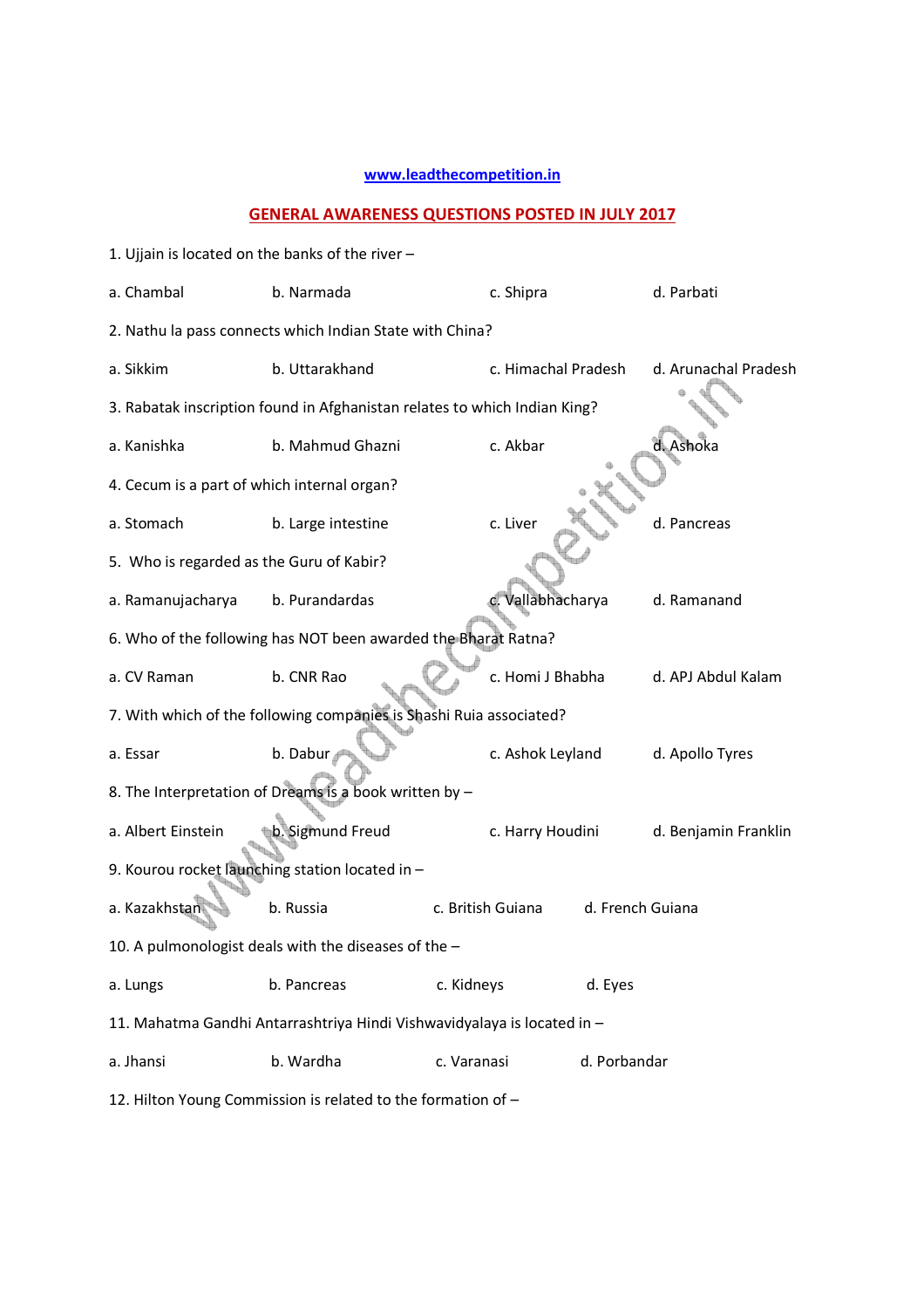| a. Planning Commission                       |                                                                                         | b. State Bank of India              |                 |  |
|----------------------------------------------|-----------------------------------------------------------------------------------------|-------------------------------------|-----------------|--|
| c. Reserve Bank of India                     |                                                                                         | d. Bombay Stock Exchange            |                 |  |
|                                              | 13. Which city was earlier known as Bhagyanagar?                                        |                                     |                 |  |
| a. Bhopal                                    | b. Agra                                                                                 | c. Lucknow                          | d. Hyderabad    |  |
|                                              | 14. Which State is the largest producer of marble?                                      |                                     |                 |  |
| a. Rajasthan                                 | b. Odisha                                                                               | c. Maharashtra                      | d. Karnataka    |  |
|                                              | 15. James Dewar is well known as the inventor of -                                      |                                     |                 |  |
| a. Thermos Flask                             | b. Electric Iron                                                                        | c. Gramophone                       | d. Refrigerator |  |
|                                              | 16. The Argumentative Indian is a book written by -                                     |                                     |                 |  |
| a. Nirad C. Choudhary b. Amartya Sen         |                                                                                         | c. Manmohan Singh d. Khuswant Singh |                 |  |
| 17. What type of animal is Jerdon's Courser? |                                                                                         |                                     |                 |  |
| a. Mammal                                    | b. Fish                                                                                 | c. Bird                             | d. Butterfly    |  |
|                                              | 18. Jaitapur nuclear power project is located in -                                      |                                     |                 |  |
| a. Karnataka                                 | b. Tamil Nadu                                                                           | c. Gujarat                          | d. Maharashtra  |  |
|                                              | 19. With which country does India conduct the joint military exercise Bold Kurukshetra? |                                     |                 |  |
| a. Indonesia                                 | b. Thailand                                                                             | c. Singapore                        | d. Japan        |  |
|                                              | 20. Itai Itai is a disease caused by the poisoning effect of $-$                        |                                     |                 |  |
| a. Cadmium                                   | b. Mercury                                                                              | c. Cotton                           | d. Asbestos     |  |
|                                              | 21. Where is the Saha Institute of Nuclear Physics located?                             |                                     |                 |  |
| a. Mumbai                                    | b. Ahmedabad                                                                            | c. Chennai                          | d. Kolkata      |  |
|                                              | 22. India's first research station in the Arctic is named -                             |                                     |                 |  |
| a. Bharati                                   | b. Maitri                                                                               | c. Himadri                          | d. Gangotri     |  |
|                                              | 23. How many fundamental duties have been laid down in the Indian Constitution?         |                                     |                 |  |
| a. 10                                        | b. 11                                                                                   | c. 12                               | d.13            |  |
|                                              |                                                                                         |                                     |                 |  |

24. M in SIM in relation to mobile phones stands for –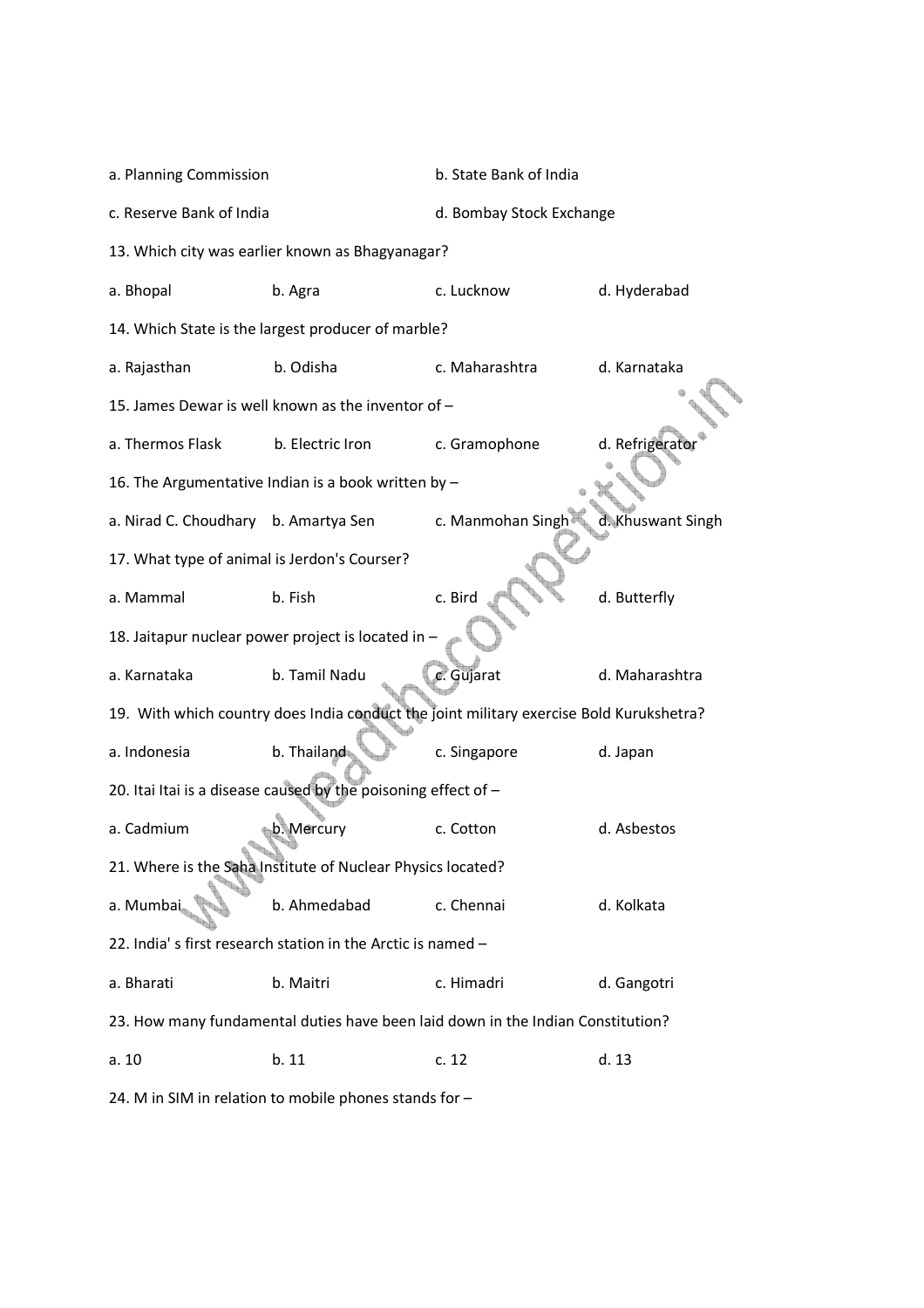| a. Module                                    | b. Mobile                                                                                    | c. Member       | d. Memory             |
|----------------------------------------------|----------------------------------------------------------------------------------------------|-----------------|-----------------------|
|                                              | 25. Which of the following is resistant to neurotoxins?                                      |                 |                       |
| a. Mouse                                     | b. Hare                                                                                      | c. Mongoose     | d. Antelope           |
|                                              | 26. Inuit tribe is native to which of the following countries?                               |                 |                       |
| a. Canada                                    | b. Iran                                                                                      | c. China        | d. Afghanistan        |
|                                              | 27. Which of the following logic gates gives a high output only if all the inputs are high?  |                 |                       |
| a. OR GATE                                   | b. NOR GATE                                                                                  | c. AND GATE     | d. NAND GAT           |
|                                              | 28. Grasslands of North America are known as -                                               |                 |                       |
| a. Pampas                                    | b. Steppes                                                                                   | c. Savannah     | d. Prairies           |
|                                              | 29. Which type of soil is most suitable for growth of cotton?                                |                 |                       |
| a. Black                                     | b. Red                                                                                       | c. Laterite     | d. Sandy              |
|                                              | 30. The headquarters of South Central Railway are located in                                 |                 |                       |
| a. Bangalore                                 | b. Vijayawada                                                                                | c. Secunderabad | d. Hubli              |
| 31. Where is the Ben Gurion airport located? |                                                                                              |                 |                       |
| a. France                                    | b. Israel                                                                                    | c. Turkey       | d. Russia             |
|                                              | 32. Which of the following is the official emergency number in the United States of America? |                 |                       |
| a. 911                                       | b. 999                                                                                       | c. 111          | d. 112                |
|                                              | 33. Gautamiputra Satkarni belonged to which dynasty?                                         |                 |                       |
| a. Pandyas                                   | b. Satvahanas                                                                                | c. Rashtrakutas | d. Chandelas          |
|                                              | 34. Beaufort Scale is used in the measurement of -                                           |                 |                       |
| a. Wind force                                | b. Earthquake intensity c. Luminous intensity                                                |                 | d. Intensity of sound |
| 35. In which layer are the auroras formed?   |                                                                                              |                 |                       |
| a. Stratosphere                              | b. Troposphere                                                                               | c. Thermosphere | d. Mesosphere         |
|                                              | 36. Population density (per sq km) of India as per 2011 census is -                          |                 |                       |
| a. 325 persons                               | b. 345 persons                                                                               | c. 382 persons  | d. 400 persons        |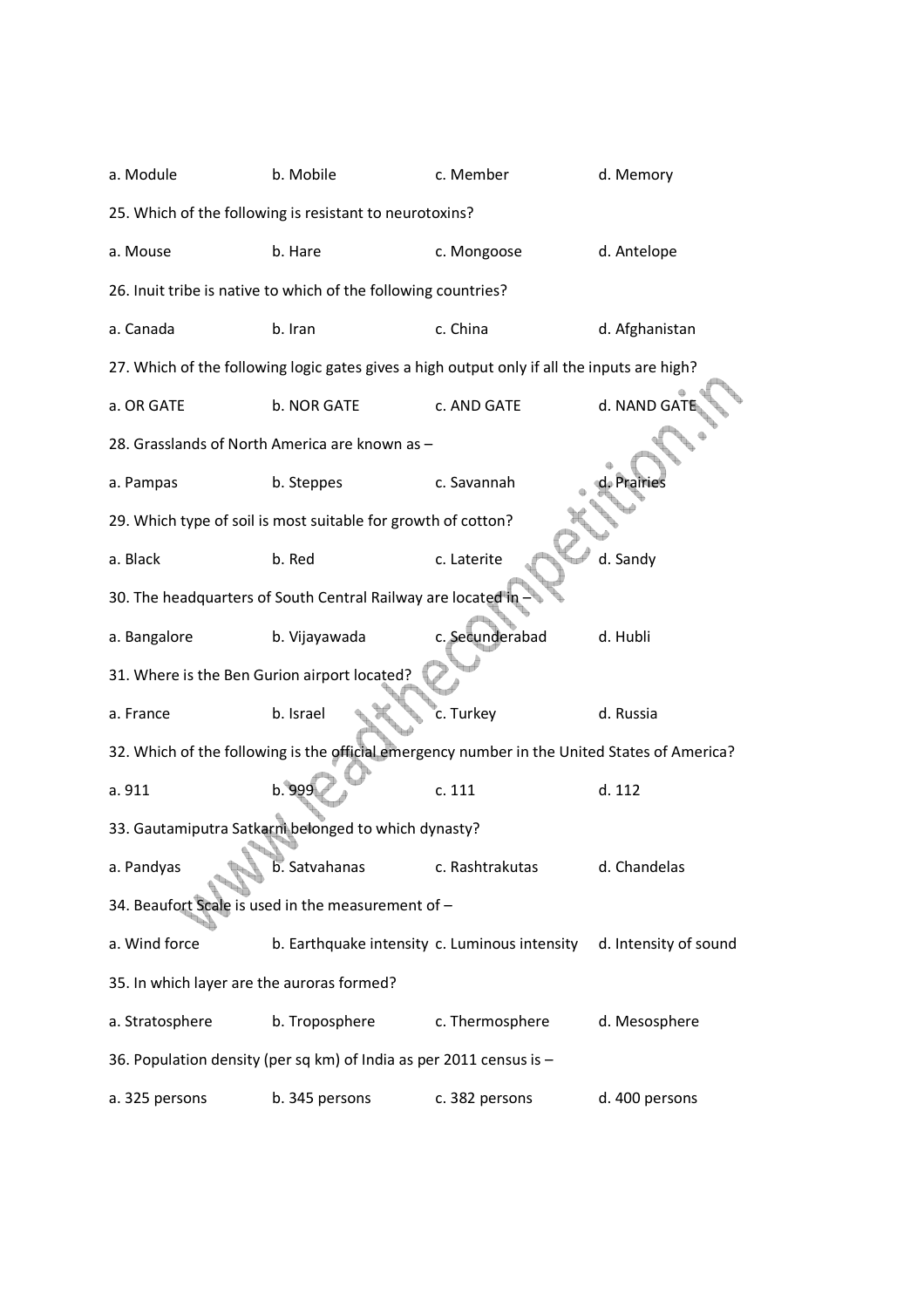| 37. With how many countries does Sikkim share its borders? |                                                                             |                            |                           |  |  |
|------------------------------------------------------------|-----------------------------------------------------------------------------|----------------------------|---------------------------|--|--|
| a. Three                                                   | b. Two                                                                      | c. One                     | d. None                   |  |  |
|                                                            | 38. Madhubani painting is native to which State?                            |                            |                           |  |  |
| a. Jharkhand                                               | b. Bihar                                                                    | c. Chhattisgarh            | d. Madhya Pradesh         |  |  |
|                                                            | 39. Who was considered by the British as the Father of Indian Unrest?       |                            |                           |  |  |
| a. Gopal Krishna Gokhale                                   |                                                                             | b. Dadabhai Naoroji        |                           |  |  |
| c. Mahatma Gandhi                                          |                                                                             | d. Lokmamya Tilak          |                           |  |  |
|                                                            | 40. Who administers the oath of office to a Member of Parliament?           |                            |                           |  |  |
| a. President                                               | b. Speaker                                                                  | c. Prime Minister          | d. Chief Justice of India |  |  |
|                                                            | 41. An average adult human being at rest breathes ______ times in a minute. |                            |                           |  |  |
| a. 10 to 12                                                | b. 15 to 18                                                                 | c. 22 to 25                | d. 28 to 30               |  |  |
|                                                            | 42. Who was the President of India at the time of Indo-Pak war in 1971?     |                            |                           |  |  |
| a. VV Giri                                                 | b. Zakir Hussain                                                            | c. MD Hidayatullah         | d. FA Ahmed               |  |  |
| 43. Shiwalik mountain range is also known as-              |                                                                             |                            |                           |  |  |
| a. Inner Himalayas                                         | b. Lesser Himalayas                                                         | c. Outer Himalayas         | d. Greater Himalayas      |  |  |
|                                                            | 44. Dakshin Bharat Hindi Prachar Sabha was founded by -                     |                            |                           |  |  |
| a. Subramaniyam Bharati                                    |                                                                             | b. C Rajagopalachari       |                           |  |  |
| c. Dr. Radhakrishnan                                       |                                                                             | d. Mahatma Gandhi          |                           |  |  |
|                                                            | 45. Who discovered that malaria was transmitted by mosquitoes?              |                            |                           |  |  |
| a. Ronald Ross                                             | b. Louis Pasteur                                                            | c. Edward Jenner           | d. Roentgen               |  |  |
|                                                            | 46. Ohm's Law defines the relationship between -                            |                            |                           |  |  |
| a. current and resistance                                  |                                                                             | b. voltage and current     |                           |  |  |
| c. voltage and charge                                      |                                                                             | d. current and capacitance |                           |  |  |
|                                                            | 47. Which of the following is not a non-communicable disease?               |                            |                           |  |  |
| a. Asthma                                                  | b. Cancer                                                                   | c. Diabetes                | d. Anthrax                |  |  |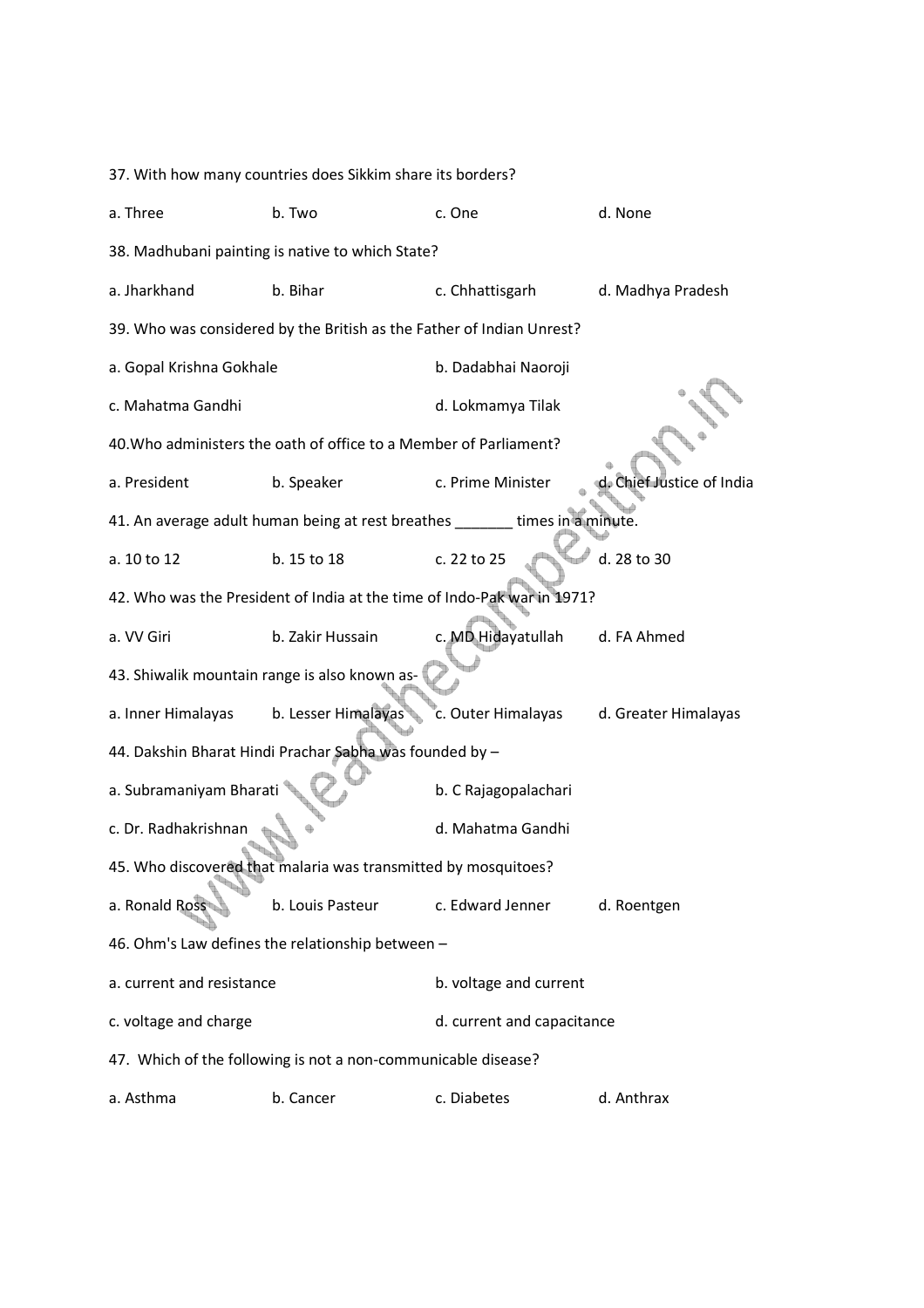48.Which of the following snakes builds a nest? – a. Python b. King Cobra c. Anaconda d. Rattlesnake 49. The tenure of a Rajya Sabha member is – a. 6 years b. 5 years c. 4 years d. 2 years 50. Suez Canal passes through which country? a. Iraq b. Saudi Arabia c. Egypt d. Oman 51. Which is the most populous district in India? a. Allahabad b. Thane c. Aimer d. Siliguri 52. The ratio of India's land frontier to its coastline is – a.  $1 : 2$  b.  $1.5 : 2$  c.  $2 : 1$  d.  $1.5 : 1$ 53. Hindi Diwas is observed on – a. September 14 b. November 14 c. August 29 d. October 22 54. Which animal can be seen on the logo of Reserve Bank of India? a. Lion b. Elephant c. Horse d. Tiger 55. Alfred Park, also known as Chandrasekhar Azad Park is located in – a. Lucknow b. Kanpur c. Allahabad d. Meerut 56. Where is India's first shore based steel plant located? a. Cochin b. Visakhapatna c. Surat d. Rourkela 57. Montgolfier brothers are well known as the inventors of – a. Hot air balloon b. Aeroplane c. Steam engine d. Helicopter 58. Clouded Leopard National Park is located in – a. Himachal Pradesh b. Sikkim c. Jharkhand d. Tripura 59. Dudhsagar Waterfall is located in – a. Goa b. Madhya Pradesh c. Maharashtra d. Karnataka

60. Harish Chandra Research Institute is located in –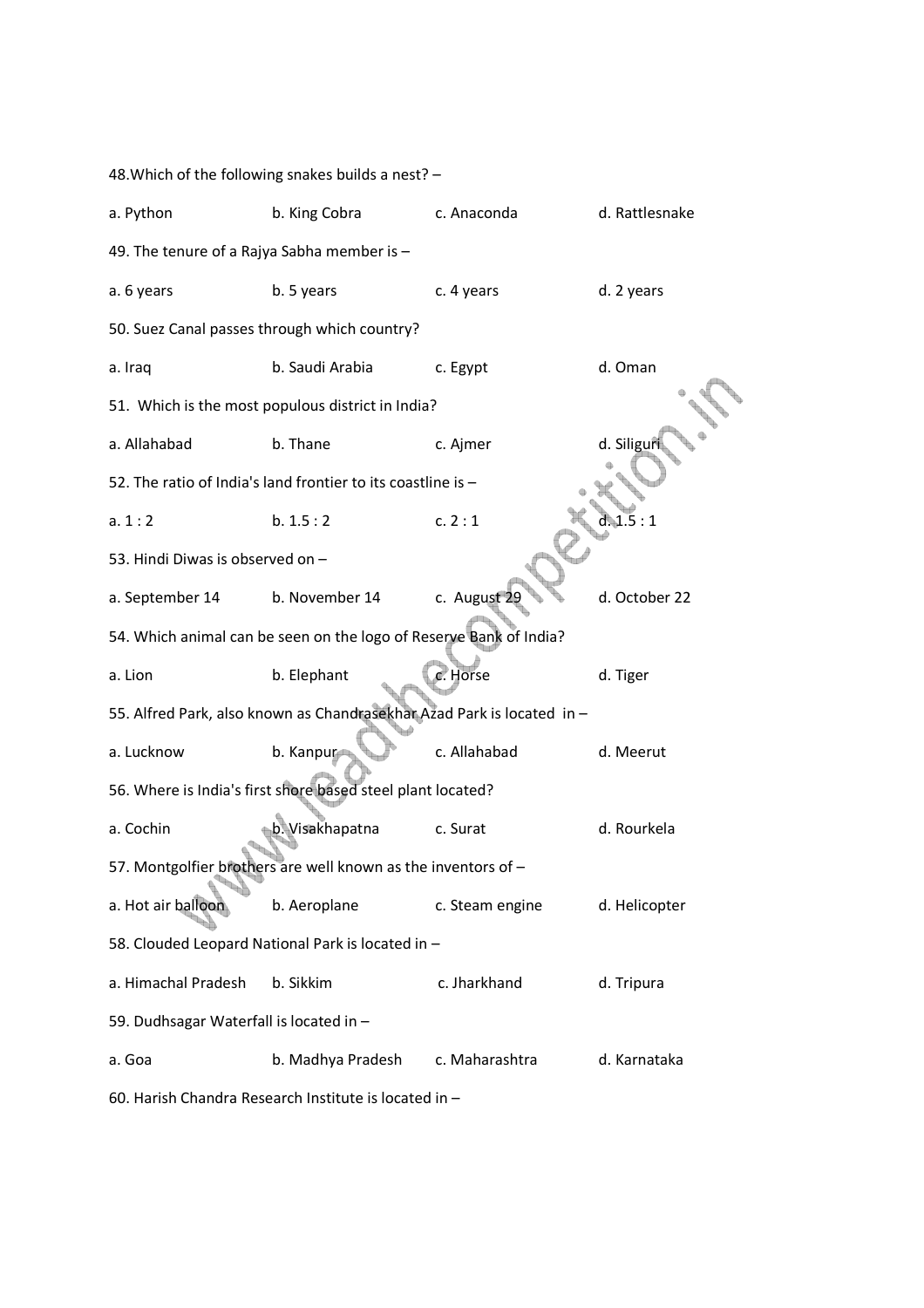| a. Vadodara                               | b. Hyderabad                                                                        | c. Allahabad                | d. Dehradun         |  |  |  |
|-------------------------------------------|-------------------------------------------------------------------------------------|-----------------------------|---------------------|--|--|--|
|                                           | 61. Who is the author of the book Anandmath?                                        |                             |                     |  |  |  |
| a. Bankim Chandra Chattopadhyay           |                                                                                     | b. Sarat Chandra Chatterjee |                     |  |  |  |
| c. Ishwar Chand Vidyasagar                |                                                                                     | d. Rabindranath Tagore      |                     |  |  |  |
|                                           | 62. Pavo cristatus is the name of the National ________ of India.                   |                             |                     |  |  |  |
| a. Tree                                   | b. Bird                                                                             | c. Flower                   | d. Aquatic animal   |  |  |  |
|                                           | 63. Gender ratio of India is better than which of the following countries?          |                             |                     |  |  |  |
| a. Pakistan                               | b. Bangladesh                                                                       | c. China                    | d. Nepal            |  |  |  |
|                                           | 64. The capital of India was shifted from Calcutta to Delhi in the year             |                             |                     |  |  |  |
| a. 1905                                   | b. 1909                                                                             | c. 1910                     | d.1911              |  |  |  |
|                                           | 65. Which of the following currency notes has the image of the Parliament of India? |                             |                     |  |  |  |
| a. Rs. 50                                 | b. Rs. 100                                                                          | c. Rs. 500                  | d. Rs. 2000         |  |  |  |
| 66. The city of Amritsar was founded by - |                                                                                     |                             |                     |  |  |  |
| a. Guru Angad                             | b. Guru Ramdas                                                                      | c. Guru Gobind Singh        | d. Guru Teg Bahadur |  |  |  |
|                                           | 67. Which is the most common mineral in the human body?                             |                             |                     |  |  |  |
| a. Iron                                   | b. Copper                                                                           | c. Calcium                  | d. Sodium           |  |  |  |
|                                           | 68. Lycopersican esculentum is the scientific name of -                             |                             |                     |  |  |  |
| a. Potato                                 | b. Cucumber                                                                         | c. Cabbage                  | d. Tomato           |  |  |  |
|                                           | 69. Uma Bharati was the first woman Chief Minister of -                             |                             |                     |  |  |  |
| a. Madhya Pradesh                         | b. Chhattisgarh                                                                     | c. Uttar Pradesh            | d. Uttarakhand      |  |  |  |
|                                           | 70. Devi Ahilyabai Holkar Airport is located in -                                   |                             |                     |  |  |  |
| a. Gwalior                                | b. Indore                                                                           | c. Bhopal                   | d. Nagpur           |  |  |  |
|                                           | 71. Which country is known as Sugar bowl of the World?                              |                             |                     |  |  |  |
| a. India                                  | b. China                                                                            | c. Brazil                   | d. Cuba             |  |  |  |

72. Knesset is the Parliament of –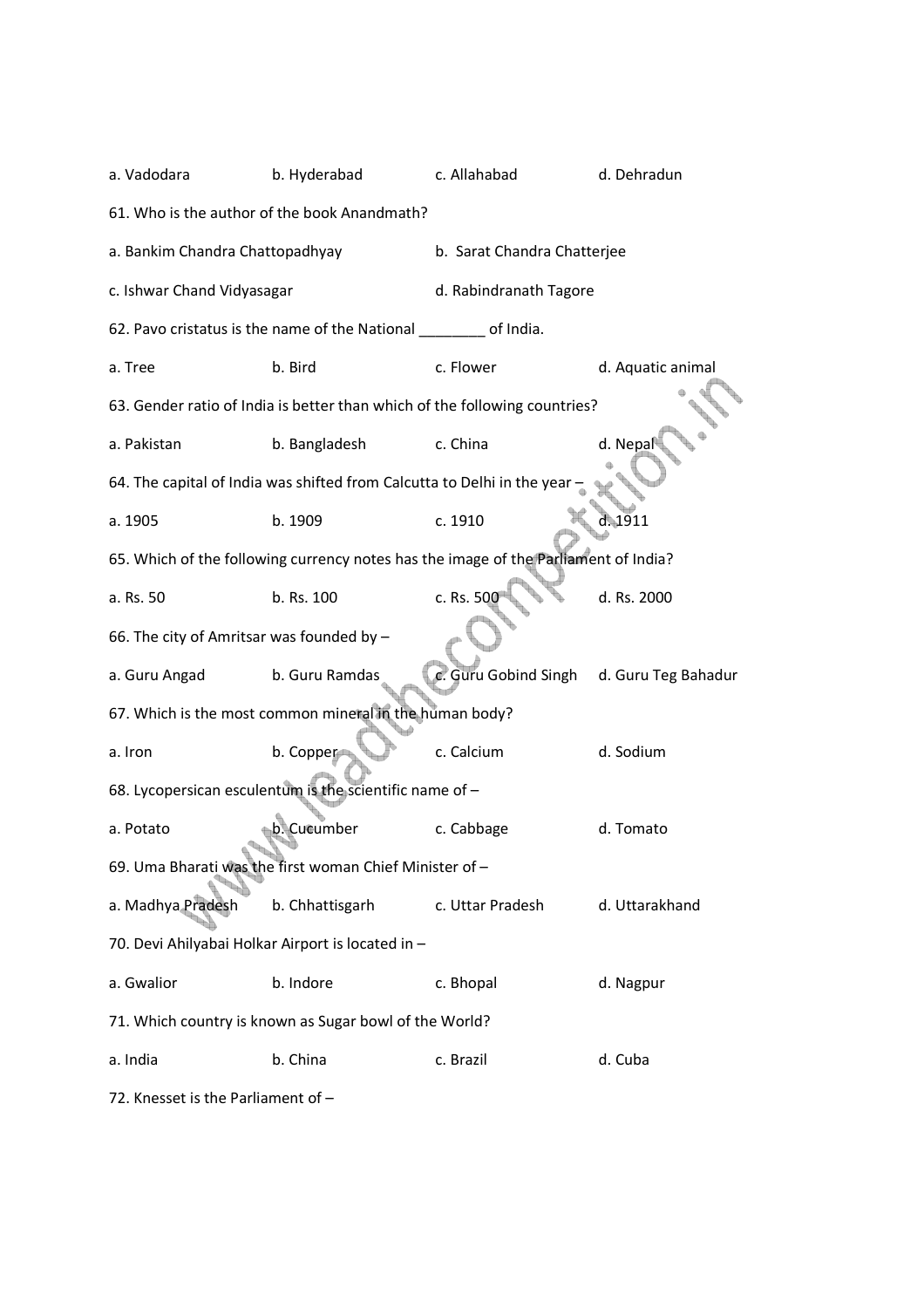| a. Germany                                      | b. Italy                                                             | c. Israel                   | d. Turkey          |
|-------------------------------------------------|----------------------------------------------------------------------|-----------------------------|--------------------|
| 73. Who gave the slogan Back to the Vedas?      |                                                                      |                             |                    |
| a. Swami Vivekananda                            |                                                                      | b. Swami Dayanand Saraswati |                    |
| c. Ramakrishna Parahamsa                        |                                                                      | d. Raja Ram Mohan Roy       |                    |
|                                                 | 74. The conventional regulator of a fan is a/an -                    |                             |                    |
| a. Resistor                                     | b. Capacitor                                                         | c. Inductor                 | d. Transformer     |
|                                                 | 75. Which of the following is the capital of Bahrain?                |                             |                    |
| a. Nicosia                                      | b. Manama                                                            | c. Beirut                   | d. Amman           |
|                                                 | 76. Chauri chaura incident occurred in the year -                    |                             |                    |
| a. 1919                                         | b. 1920                                                              | c. 1922                     |                    |
|                                                 | 77. How many times should a medicine prescribed b.i.d. be taken?     |                             |                    |
| a. Once daily                                   | b. once in 2 days                                                    | c. twice daily              | d. thrice daily    |
|                                                 | 78. Which of the following is a metabolic process?                   |                             |                    |
| a. Pasteurization                               | b. Distillation                                                      | c. Saponification           | d. Fermentation    |
|                                                 | 79. Which of the following is located on the western coast of India? |                             |                    |
| a. Kandla                                       | b. Toothukudi                                                        | c. Ennore                   | d. Paradip         |
| 80. Pepsin is an enzyme secreted by -           |                                                                      |                             |                    |
| a. Pancreas                                     | b. Stomach                                                           | c. Liver                    | d. Small intestine |
|                                                 | 81. How many States have a border with Pakistan?                     |                             |                    |
| a.2                                             | b.3                                                                  | c.4                         | d.5                |
| 82. The High Court of Rajasthan is located at - |                                                                      |                             |                    |
| a. Jaipur                                       | b. Jodhpur                                                           | c. Udaipur                  | d. Ajmer           |
|                                                 | 83. In which year did Yuri Gagarin make the first space flight?      |                             |                    |
| a. 1956                                         | b. 1957                                                              | c. 1959                     | d. 1961            |

84. Birth anniversary of Sardar Patel is observed as -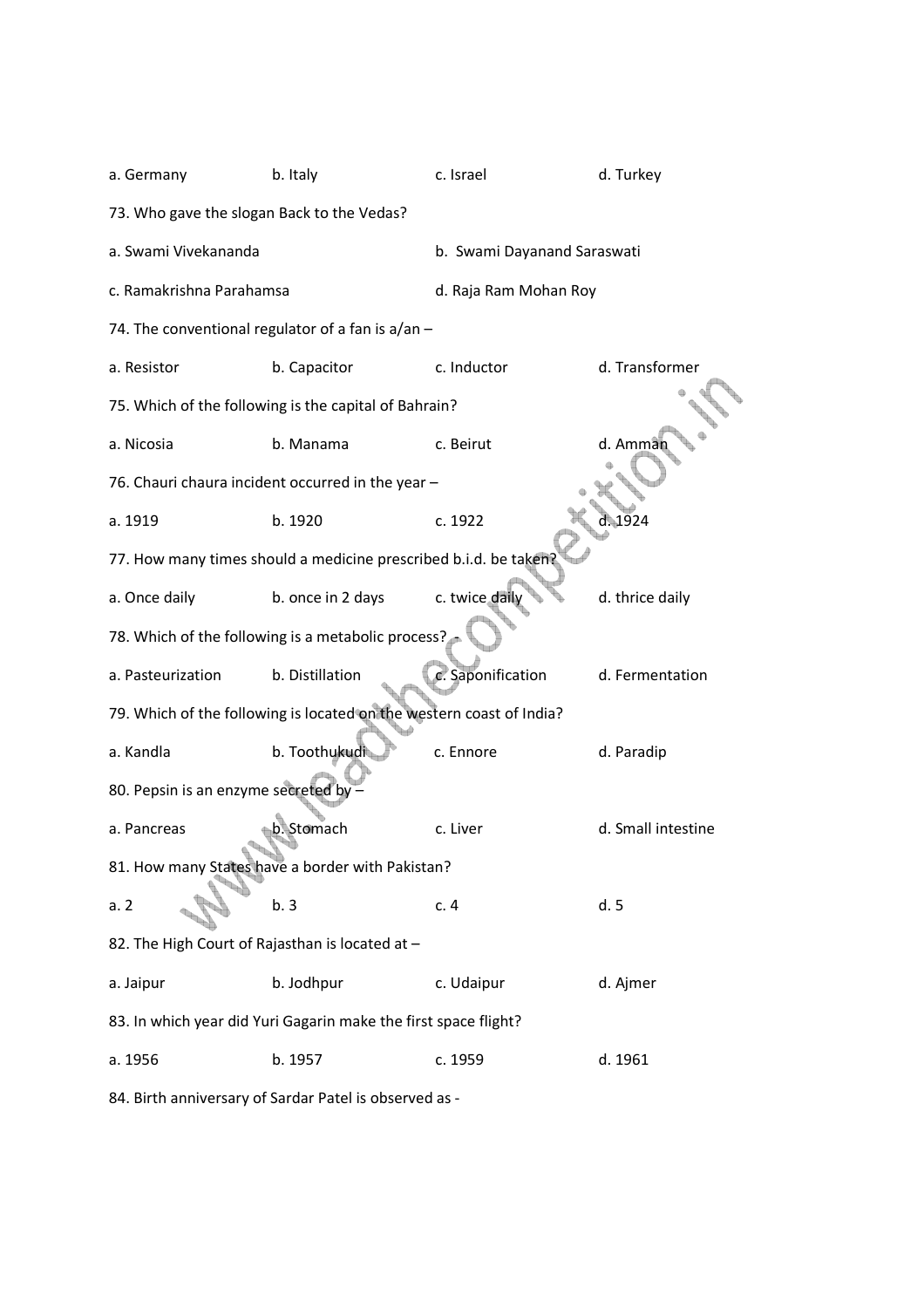| a. Rashtriya Ekta Diwas                       |                                                           | b. Sadbhawna Diwas            |                                                                                                         |  |
|-----------------------------------------------|-----------------------------------------------------------|-------------------------------|---------------------------------------------------------------------------------------------------------|--|
| c. Vijay Diwas                                |                                                           | d. Shaheed Diwas              |                                                                                                         |  |
|                                               | 85. The headquarters of Allahabad Bank are located at -   |                               |                                                                                                         |  |
| a. Allahabad                                  | b. Lucknow                                                | c. Patna                      | d. Kolkata                                                                                              |  |
|                                               | 86. Which organization notifies World Heritage Sites?     |                               |                                                                                                         |  |
| a. UNICEF                                     | b. UNESCO                                                 | c. WWF                        | d. UNDP                                                                                                 |  |
|                                               |                                                           |                               | 87. In the absence of Chief Justice, the President of India is administered the oath of office by the - |  |
| a. Vice-President                             |                                                           | b. Prime Minister             |                                                                                                         |  |
| c. Lok Sabha Speaker                          |                                                           | d. Senior most Judge of the S |                                                                                                         |  |
| 88. The famous Minaksi Temple is located in - |                                                           |                               |                                                                                                         |  |
| a. Madurai                                    | b. Mahabalipuram                                          | c. Hampi                      | d. Thanjavur                                                                                            |  |
|                                               | 89. Saga of Struggle and Sacrifice is a book written by - |                               |                                                                                                         |  |
| a. Shashi Tharoor                             | b. Raghuram Rajan                                         | c. Pranab Mukherjee           | d. Urjit Patel                                                                                          |  |
| 90. Which is the largest Bay in the world?    |                                                           |                               |                                                                                                         |  |
| a. Bay of Bengal                              | b. Hudson Bay                                             | c. San Francisco Bay          | d. Grand Traverse Bay                                                                                   |  |
|                                               | 91. Which city was once known as Purushapura?             |                               |                                                                                                         |  |
| a. Patna                                      | b. Peshawar                                               | c. Patiala                    | d. Panipat                                                                                              |  |
|                                               | 92. Who Moved My Cheese is a book written by -            |                               |                                                                                                         |  |
| a. Spencer Johnson                            | b. Dale Carnegie                                          | c. Napoleon Hill              | d. Stephen Covey                                                                                        |  |
|                                               | 93. Hoolongapar Gibbon Sanctuary is located in -          |                               |                                                                                                         |  |
| a. Madhya Pradesh                             | b. Kerala                                                 | c. Assam                      | d. Gujarat                                                                                              |  |
|                                               | 94. The largest volcano Mauna Loa is located in -         |                               |                                                                                                         |  |
| a. Finland                                    | b. Indonesia                                              | c. Australia                  | d. Hawaii                                                                                               |  |
|                                               | 95. Which of the following is a hereditary disease?       |                               |                                                                                                         |  |
| a. Albinism                                   | b. Acromegaly                                             | c. Anaemia                    | d. Polio                                                                                                |  |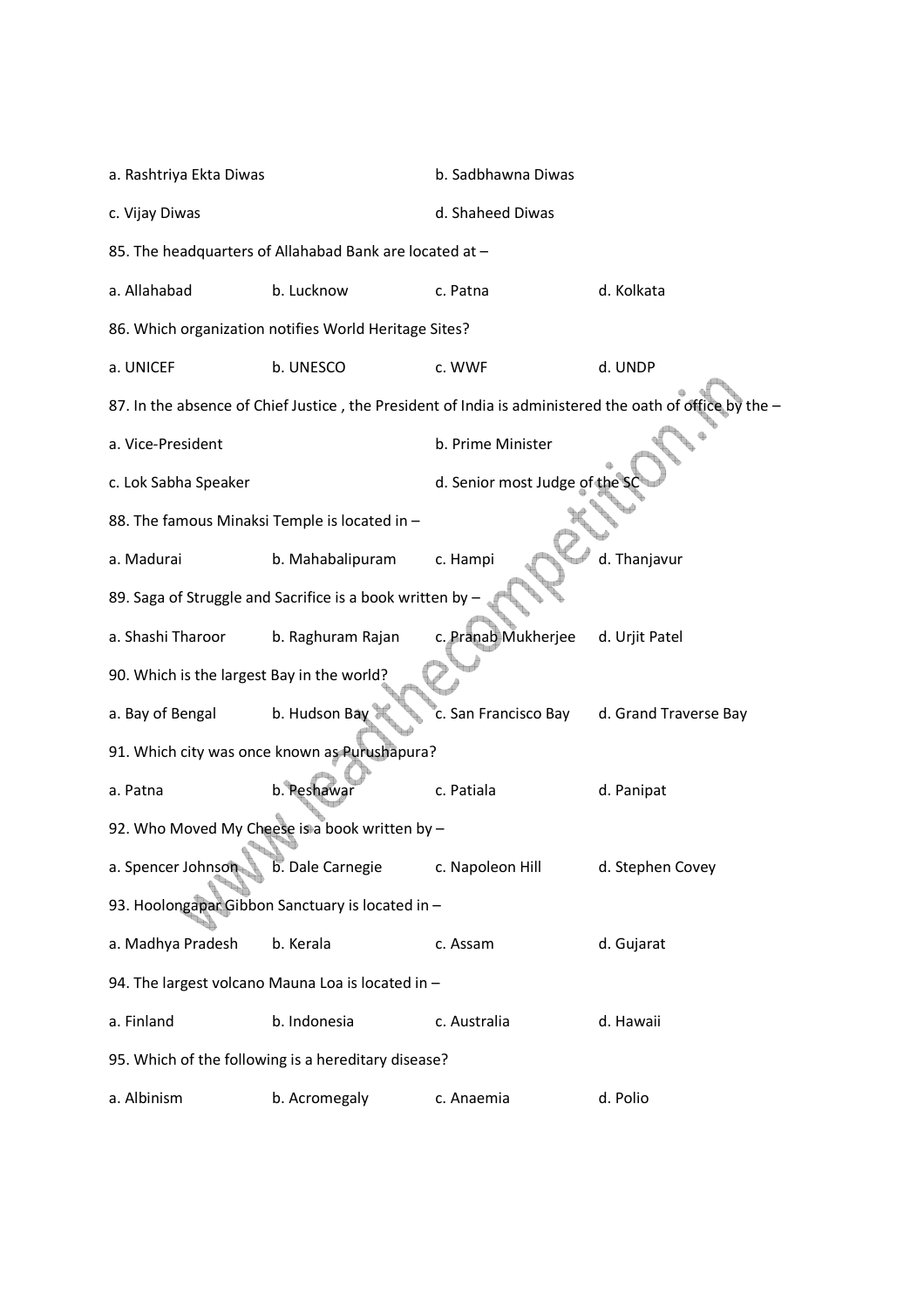96. Who was known as the Grand Old Man of India?

| a. Dadabhai Naoroji                     |                                                                                            | b. Khan Abdul Gaffar Khan |                         |
|-----------------------------------------|--------------------------------------------------------------------------------------------|---------------------------|-------------------------|
| c. Motilal Nehru                        |                                                                                            | d. JRD Tata               |                         |
|                                         | 97. Which State is associated with the Sattriya dance form?                                |                           |                         |
| a. Jharkhand                            | b. Assam                                                                                   | c. Odisha                 | d. Kerala               |
|                                         | 98. Headquarters of which Railway zone is located in Gorakhpur?                            |                           |                         |
| a. Northern                             | b. North Central                                                                           | c. North Eastern          | d. North Wester         |
|                                         | 99. Which type of soil is generally unfit for cultivation?                                 |                           |                         |
| a. Peaty soil                           | b. Black soil                                                                              | c. Alluvial soil          | Laterite soil           |
|                                         | 100. Which city was the capital of the Kakatiya dynasty?                                   |                           |                         |
| a. Warangal                             | b. Amravati                                                                                | c. Hampi                  | d. Vijayanagar          |
|                                         | 101. In which year was Rabindranath Tagore awarded the Nobel Prize?                        |                           |                         |
| a. 1911                                 | b. 1913                                                                                    | c. 1915                   | d. 1917                 |
|                                         | 102. With which dance form was Rukmini Devi Arundale associated?                           |                           |                         |
| a. Bharat Natyam                        | b. Kuchipudi                                                                               | c. Manipuri               | d. Odissi               |
|                                         | 103. The headquarters of South Eastern Railway are located at -                            |                           |                         |
| a. Visakhapatnam                        | b. Bhubaneswar                                                                             | c. Kolkata                | d. Chennai              |
|                                         | 104. Humayun Namah was a book written by -                                                 |                           |                         |
| a. Humayun                              | b. Gulbadan Begum                                                                          | c. Noor Jahan             | d. Abul Fazl            |
| 105. The venue of World Games 2017 is - |                                                                                            |                           |                         |
| a. Kaohsiung                            | b. Cali                                                                                    | c. Birmingham             | d. Wroclaw              |
|                                         | 106. Liu Xiaobo, who passed away recently, had won the Nobel Prize in -                    |                           |                         |
| a. Peace                                | b. Literature                                                                              | c. Economics              | d. Medicine             |
|                                         | 107. The mission of which organisation is 'Committed to improving the State of the World'? |                           |                         |
| a. U.N.O                                | b. World Bank                                                                              | c. W.H.O.                 | d. World Economic Forum |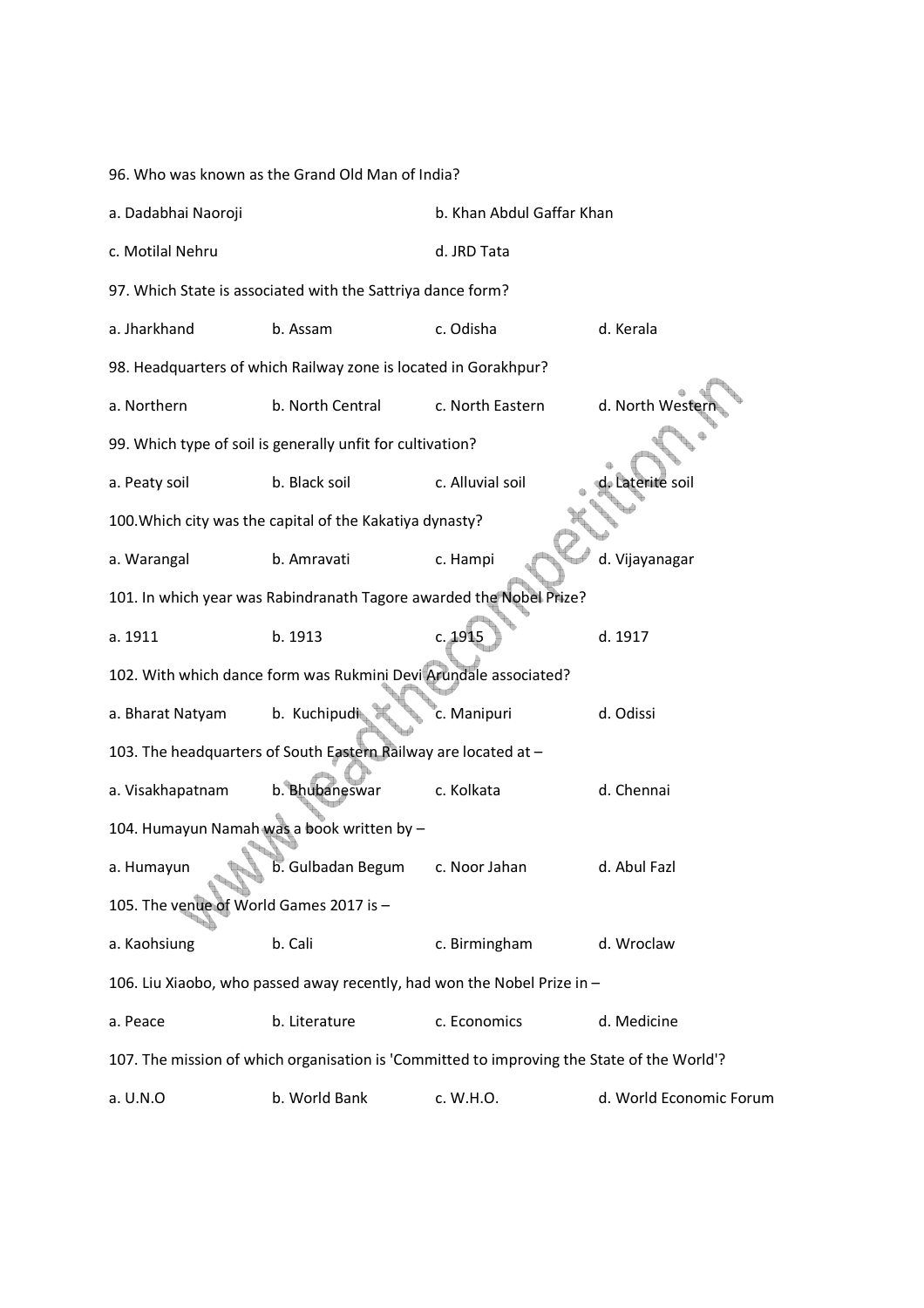| 108. Aeroflot is an international airline based in - |                                                                 |                    |                       |  |  |  |
|------------------------------------------------------|-----------------------------------------------------------------|--------------------|-----------------------|--|--|--|
| a. Russia                                            | b. France                                                       | c. Poland          | d. Germany            |  |  |  |
| 109. Mooknayak was newspaper started by -            |                                                                 |                    |                       |  |  |  |
| a. Mahatma Gandhi                                    | b. Dr. BR Ambedkar                                              | c. Lokmanya Tilak  | d. Raja Rammohan Roy  |  |  |  |
| 110. What is the speed of light in vacuum?           |                                                                 |                    |                       |  |  |  |
| a. $3 \times 10^8$                                   | b. $3 \times 10^7$                                              | c. $3 \times 10^9$ | d. $3 \times 10^{10}$ |  |  |  |
|                                                      | 111. Shri Ramnath Kovind is the _____ President of India.       |                    |                       |  |  |  |
| $a. 12^{th}$                                         | b. 13th                                                         | c. 14th            | d. 15th               |  |  |  |
|                                                      | 112. Ms Shikha Sharma is the CEO and MD of -                    |                    |                       |  |  |  |
| a. Axis Bank                                         | b. ICICI Bank                                                   | c. Pepsico         | d. Biocon             |  |  |  |
|                                                      | 113. Who was the first person to reach the North Pole?          |                    |                       |  |  |  |
| a. Roald Amundsen                                    | b. Robert Peary                                                 | c. Robert Scott    | d. Edmund Hillary     |  |  |  |
|                                                      | 114. From which of the following plants is bio-diesel obtained? |                    |                       |  |  |  |
| a. Pine                                              | b. Eucalyptus                                                   | c. Lantana         | d. Jatropha           |  |  |  |
|                                                      | 115. Which hormone is released at the time of stress?           |                    |                       |  |  |  |
| a. Thyroxine                                         | b. Adrenaline                                                   | c. Somatotropin    | d. Aldosterone        |  |  |  |
|                                                      | 116. At which place does the Alaknanda meet Bhagirathi?         |                    |                       |  |  |  |
| a. Devprayag                                         | b. Karnaprayag                                                  | c. Rudraprayag     | d. Nandaprayag        |  |  |  |
|                                                      | 117. Defence Services Staff College is located in -             |                    |                       |  |  |  |
| a. Roorkee                                           | b. Dehradun                                                     | c. Pune            | d. Wellington         |  |  |  |
| 118. Black Pagoda is located in -                    |                                                                 |                    |                       |  |  |  |
| a. Konark                                            | b. Puri                                                         | c. Gangtok         | d. Leh                |  |  |  |
|                                                      | 119. The Last Supper is a famous painting by -                  |                    |                       |  |  |  |
| a. Michael Angelo                                    | b. Vincent van Gogh                                             | c. Pablo Picasso   | d. Leonardo da Vinci  |  |  |  |
| 120. Baneshwar Fair is held in the State of -        |                                                                 |                    |                       |  |  |  |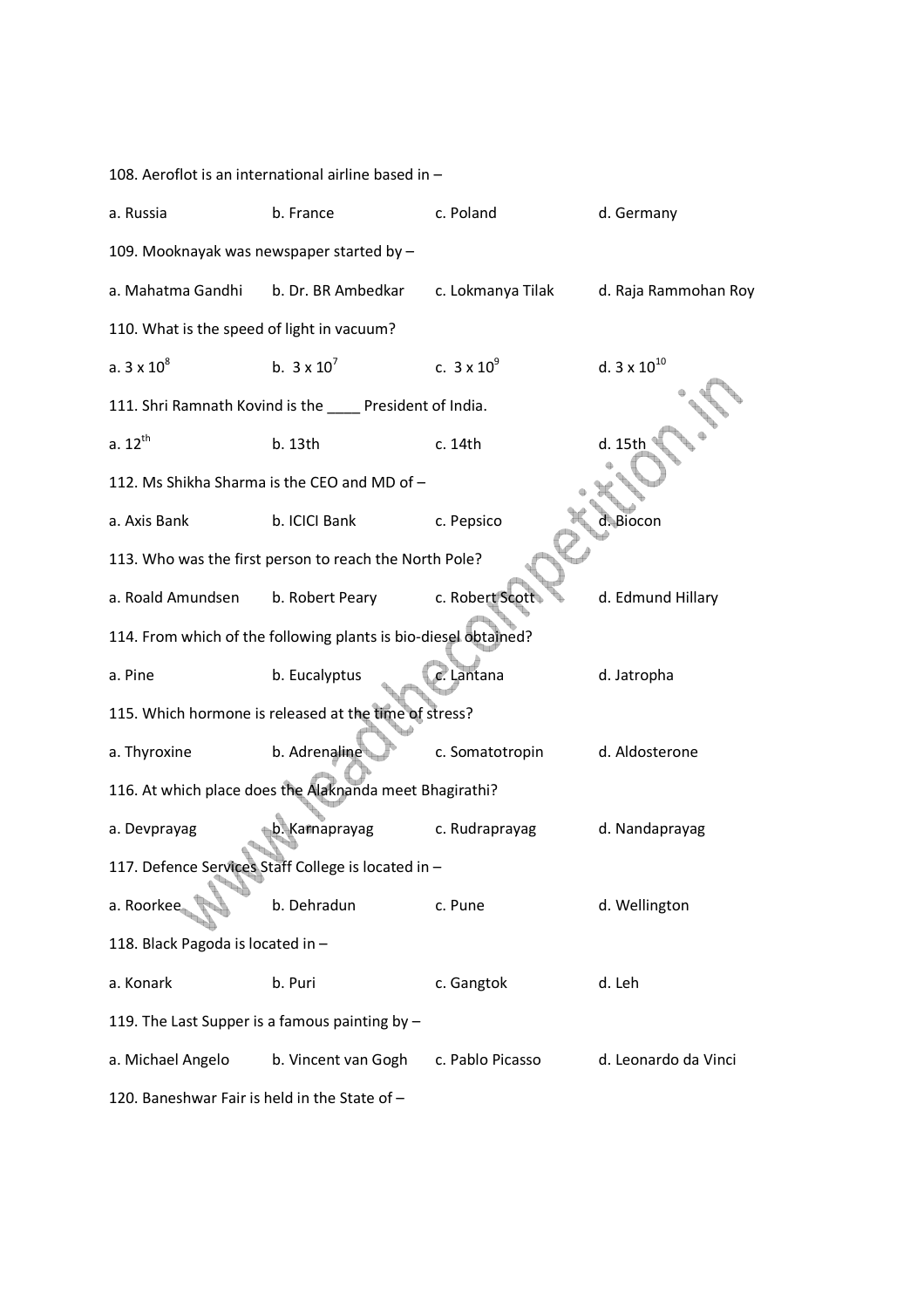| a. Rajasthan                            | b. Gujarat                                                                        | c. Karnataka                          | d. Madhya Pradesh   |  |  |  |  |
|-----------------------------------------|-----------------------------------------------------------------------------------|---------------------------------------|---------------------|--|--|--|--|
|                                         | 121. Which book was NOT written by Kalidasa?                                      |                                       |                     |  |  |  |  |
| a. Kumar Sambhava                       | b. Rajtaringini                                                                   | c. Meghdoota                          | d. Malvikagnimitram |  |  |  |  |
|                                         | 122. The first session of Indian National Congress was held in -                  |                                       |                     |  |  |  |  |
| a. Mumbai                               | b. Kolkata                                                                        | c. Lahore                             | d. Ahmedabad        |  |  |  |  |
|                                         | 123. Which South American country has two capitals - Judicial and Administrative? |                                       |                     |  |  |  |  |
| a. Peru                                 | b. Brazil                                                                         | c. Bolivia                            | d. Argentina        |  |  |  |  |
|                                         | 124. Which is the following is the heaviest gas?                                  |                                       |                     |  |  |  |  |
| a. Nitrogen                             | b. Oxygen                                                                         | c. Helium                             | . Radoi             |  |  |  |  |
|                                         | 125. What is the minimum distance required to hear an echo?                       |                                       |                     |  |  |  |  |
| a. 17 metres                            | b. 17 feet                                                                        | c. 27 metres                          | d. 27 feet          |  |  |  |  |
|                                         | 126. Servants of People Society was founded by -                                  |                                       |                     |  |  |  |  |
| a. Gopal Krishna Gokhale                |                                                                                   | b. Khan Abdul Gaffar Khan             |                     |  |  |  |  |
| c. Lala Lajpat Rai                      |                                                                                   | d. Bipin Chandra Pal                  |                     |  |  |  |  |
|                                         | 127. Which country is commonly referred to as the Rainbow Nation?                 |                                       |                     |  |  |  |  |
| a. Brazil                               | b. South Africa                                                                   | c. Australia                          | d. Canada           |  |  |  |  |
|                                         | 128. Cathay Pacific is an international airline with its headquarters in -        |                                       |                     |  |  |  |  |
| a. France                               | b. Germany                                                                        | c. Hong Kong                          | d. Singapore        |  |  |  |  |
| 129. How many countries form the SAARC? |                                                                                   |                                       |                     |  |  |  |  |
| a. Six                                  | b. Seven                                                                          | c. Eight                              | d. Nine             |  |  |  |  |
|                                         | 130. Which of the following is NOT a terrestrial planet?                          |                                       |                     |  |  |  |  |
| a. Jupiter                              | b. Mars                                                                           | c. Earth                              | d. Venus            |  |  |  |  |
| 131. Bhavabhuti was the court poet of - |                                                                                   |                                       |                     |  |  |  |  |
| a. Harsha                               | b. Yashovarman                                                                    | c. Sri Krishna Dev Raya d. Dantidurga |                     |  |  |  |  |
|                                         | roc the first Indian film to be nominate                                          |                                       |                     |  |  |  |  |

132. Which was the first Indian film to be nominated for Academy Award (Oscar) in Best Foreign Language Film category?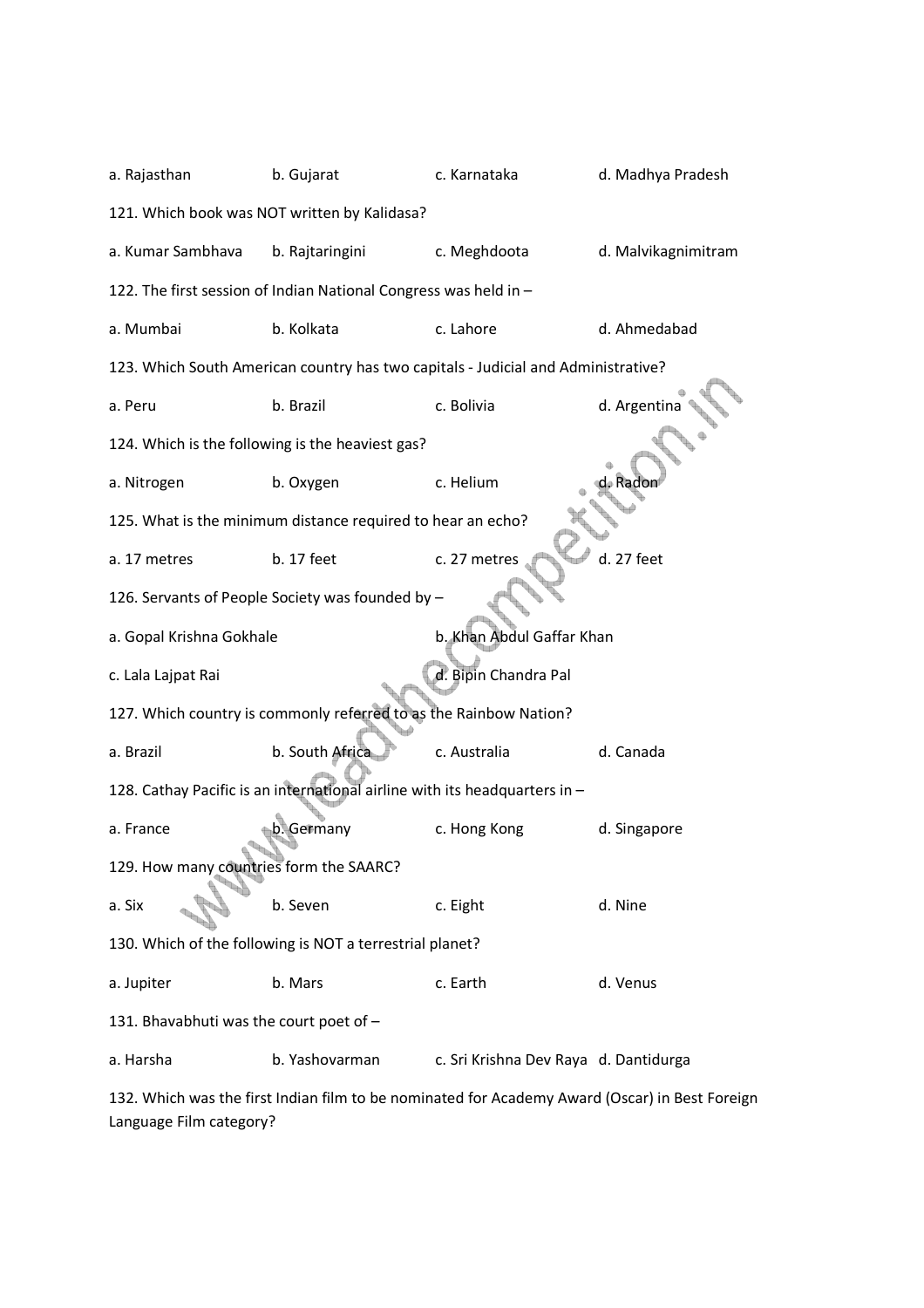| a. Mother India                                 | b. Mughal-e-azam                                                   | c. Alam Ara                               | d. Shaheed       |
|-------------------------------------------------|--------------------------------------------------------------------|-------------------------------------------|------------------|
|                                                 | 133. Which State has the longest rail network?                     |                                           |                  |
| a. Rajasthan                                    | b. Bihar                                                           | c. West Bengal                            | d. Uttar Pradesh |
|                                                 | 134. Which State recently hosted the Asian Athletics Championship? |                                           |                  |
| a. Odisha                                       | b. Kerala                                                          | c. Gujarat                                | d. Assam         |
|                                                 | 135. The headquarters of UNO are located in -                      |                                           |                  |
| a. Washington DC                                | b. New York                                                        | c. Geneva                                 | d. Paris         |
| 136. Guru Shikhar is the highest point of the - |                                                                    |                                           |                  |
| a. Vindhyas                                     | b. Satpuras                                                        | c. Aravallis                              | d. Nilgīnis      |
| 137. Which is the largest of the four Vedas?    |                                                                    |                                           |                  |
| a. Rig Veda                                     | b. Sama Veda                                                       | c. Atharva Veda                           | d. Yajur Veda    |
|                                                 | 138. Which of the following is known as the growth hormone?        |                                           |                  |
| a. Adrenaline                                   | b. Prolactin                                                       | c. Thyroxine                              | d. Somatotropin  |
| 139. Which is a macronutrient for plants?       |                                                                    |                                           |                  |
| a. Copper                                       | b. Nitrogen                                                        | c. Iron                                   | d. Chloride      |
|                                                 | 140. Who was the first Railway Minister of India?                  |                                           |                  |
| a. John Mathai                                  | b. Baldev Singh                                                    | c. Shanmugham Chetty d. C Rajagopalachari |                  |
|                                                 | 141. What does S stand for in SUV in relation to vehicles?         |                                           |                  |
| a. Smart                                        | b. Seven                                                           | c. Sport                                  | d. Super         |
| 142. Rajaji National Park is located in -       |                                                                    |                                           |                  |
| a. Uttarakhand                                  | b. Tamil Nadu                                                      | c. Telangana                              | d. Kerala        |
| 143. Which is NOT a Maharatna PSE?              |                                                                    |                                           |                  |
| a. NTPC Ltd                                     | b. BPCL                                                            | c. BHEL                                   | d. SAIL          |
|                                                 | 144. Jog falls are located in the water course of river -          |                                           |                  |
| a. Cauvery                                      | b. Krishna                                                         | c. Sharavati                              | d. Tunga         |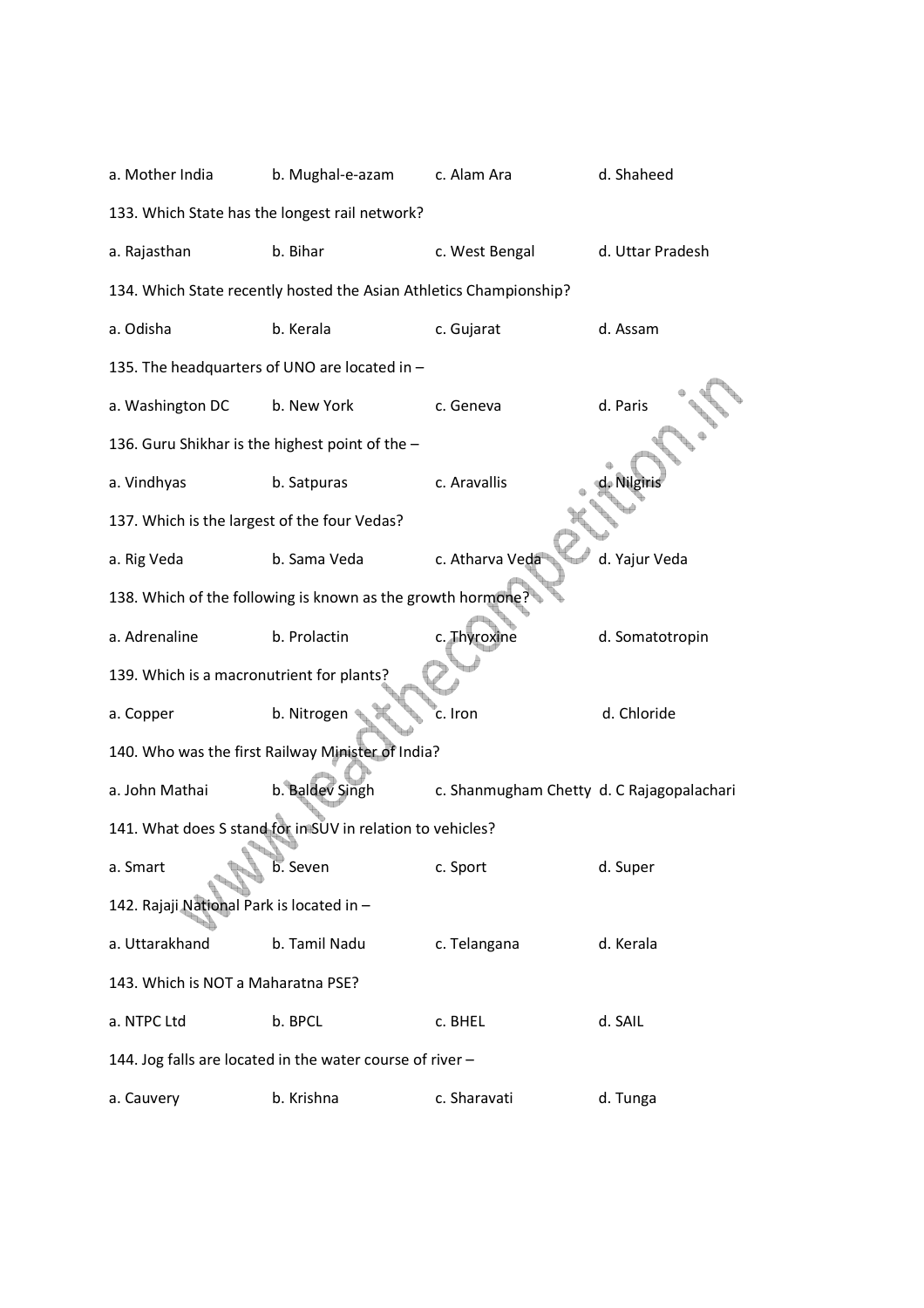145. Tropic of Cancer does not pass through –

| a. Bangladesh                                                                                  |                        | b. Myanmar   |                                                                        | c. China   |                   |            | d. Pakistan |           |           |
|------------------------------------------------------------------------------------------------|------------------------|--------------|------------------------------------------------------------------------|------------|-------------------|------------|-------------|-----------|-----------|
| 146. Which is the third country to participate in the Indo-US joint military exercise Malabar? |                        |              |                                                                        |            |                   |            |             |           |           |
| a. Japan                                                                                       |                        | b. France    |                                                                        |            | c. Indonesia      |            | d. Oman     |           |           |
|                                                                                                |                        |              | 147. Baglihar dam is constructed across the river -                    |            |                   |            |             |           |           |
| a. Jhelum                                                                                      |                        | b. Beas      |                                                                        | c. Sutlej  |                   |            | d. Chenab   |           |           |
|                                                                                                |                        |              | 148. Impaired blood clotting is caused due to the deficiency of -      |            |                   |            |             |           |           |
| a. Vitamin A                                                                                   |                        | b. Vitamin K |                                                                        |            | c. Protein        |            | d. Sodium   |           |           |
|                                                                                                |                        |              | 149. Which Indian leader was known as Loknayak?                        |            |                   |            |             |           |           |
|                                                                                                | a. Jayaprakash Narayan |              |                                                                        |            | b. Annadurai      |            |             |           |           |
| c. Jagjivan Ram                                                                                |                        |              |                                                                        |            | d. Morarjee Desai |            |             |           |           |
|                                                                                                |                        |              | 150. Hariprasad Chaurasia is associated with which musical instrument? |            |                   |            |             |           |           |
| a. Tabla                                                                                       |                        | b. Flute     |                                                                        | c. Shehnai |                   |            | d. Santoor  |           |           |
| <b>Answers</b>                                                                                 |                        |              |                                                                        |            |                   |            |             |           |           |
| 1. (c)                                                                                         | 2. (a)                 | 3. (a)       | $4*(b)$                                                                | 5. (d)     | 6. $(c)$          | 7. (a)     | 8. (b)      | 9. (d)    | 10. (a)   |
| 11. $(b)$                                                                                      | 12. $(c)$              | 13. (d)      | 14.(a)                                                                 | 15. (a)    | 16. $(b)$         | 17. $(c)$  | 18. $(d)$   | 19. $(c)$ | 20. (a)   |
| 21. (d)                                                                                        | 22. (c)                | $23^(b)$     | 24. (a)                                                                | 25. (c)    | 26. (a)           | 27. (c)    | 28. (d)     | 29. (a)   | 30. (c)   |
| 31. (b)                                                                                        | 32. (a)                | $33.$ (b)    | 34. (a)                                                                | 35. (c)    | 36. $(c)$         | 37. (a)    | 38. (b)     | 39. (d)   | 40. (a)   |
| 41. (b)                                                                                        | 42. (a)                | 43. (c)      | 44. (d)                                                                | 45. (a)    | 46.(b)            | 47. (d)    | 48. (b)     | 49. $(a)$ | 50. $(c)$ |
| 51. (b)                                                                                        | 52. (c)                | 53. (a)      | 54. (d)                                                                | 55. (c)    | 56. $(b)$         | 57. (a)    | 58. (d)     | 59. (a)   | 60. (c)   |
| 61. (a)                                                                                        | 62. (b)                | 63. (c)      | 64. (d)                                                                | 65. (a)    | 66. (b)           | 67. (c)    | 68. (d)     | 69. (a)   | 70. (b)   |
| 71. (d)                                                                                        | 72. $(c)$              | 73. (b)      | 74. (a)                                                                | 75. (b)    | 76. $(c)$         | 77. $(c)$  | 78. (d)     | 79. (a)   | 80. (b)   |
| 81. (c)                                                                                        | 82. (b)                | 83. (d)      | 84. (a)                                                                | 85. (d)    | 86. (b)           | 87. (d)    | 88. (a)     | 89. (c)   | 90. (a)   |
| 91. (b)                                                                                        | 92. (a)                | 93. $(c)$    | 94. (d)                                                                | 95. (a)    | 96. (a)           | 97. (b)    | 98. $(c)$   | 99. (d)   | 100. (a)  |
| 101. (b)                                                                                       | 102. (a)               | 103.(c)      | 104. (b)                                                               | 105. (d)   | 106. (a)          | 107. (d)   | 108. (a)    | 109. (b)  | 110. (a)  |
| 111. $(c)$                                                                                     | 112. (a)               | 113. (b)     | 114. $(d)$                                                             | 115. $(b)$ | 116. (a)          | 117. $(d)$ | 118. (a)    | 119. (d)  | 120.(a)   |